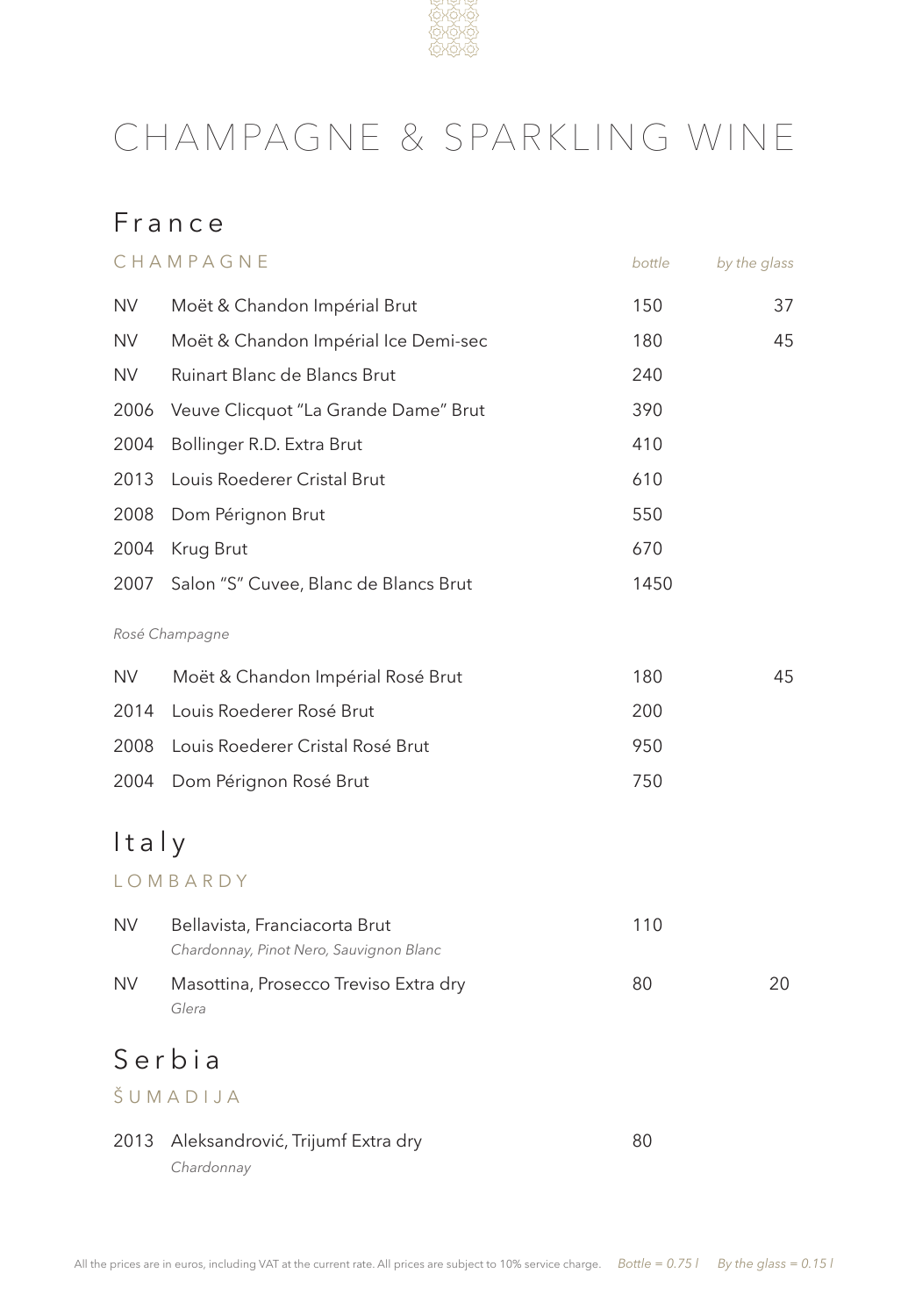

## WHITE WINE

## Balkan

|      |                                                                                                      | bottle | by the glass |
|------|------------------------------------------------------------------------------------------------------|--------|--------------|
| 2020 | Radevic Estate, Rogami, Montenegro<br>Chardonnay                                                     | 80     | 20           |
| 2021 | Dukley Bella Novela, Erdevik, Fruska Gora, Serbia<br>Sauvignon Blanc                                 | 60     | 15           |
| 2018 | Kovačević, Chardonnay Edition S, Fruska Gora, Serbia<br>Chardonnay                                   | 75     |              |
| 2018 | Aleksandrović, Trijumf Terroir, Šumadija, Serbia<br>Chardonnay, Sauvignon Blanc, Riesling            | 75     |              |
| 2020 | Aleksandrović, Trijumf Gold, Šumadija, Serbia<br>Sauvignon Blanc                                     | 75     | 18           |
| 2017 | Zvonko Bogdan, Pinot Blanc, Palić, Serbia<br>Pinot Blanc                                             | 75     |              |
| 2019 | Meneghetti, Malvazija Black Label, Istra, Croatia<br>Malvazija                                       | 80     | 20           |
| 2018 | Meneghetti, White, Istra, Croatia<br>Chardonnay, Pinot Blanc                                         | 100    |              |
| 2020 | Grgić, Pošip, Pelješac, Croatia<br>Pošip                                                             | 105    |              |
| 2019 | Korta Katarina, Pošip, Pelješac, Croatia<br>Pošip                                                    | 90     |              |
| 2006 | Enjingi, Venje, Kutjevo, Croatia<br>Graševina, Riesling, Sauvignon Blanc, Pinot Gris, Gewürztraminer | 120    |              |
| 2016 | Jakončič, Carolina Rebula, Goriška Brda, Slovenia<br>Rebula                                          | 110    |              |
| 2018 | Jakončič, Carolina Bela, Goriška Brda, Slovenia<br>Chardonnay, Rebula, Sauvignon Blanc               | 95     | 23           |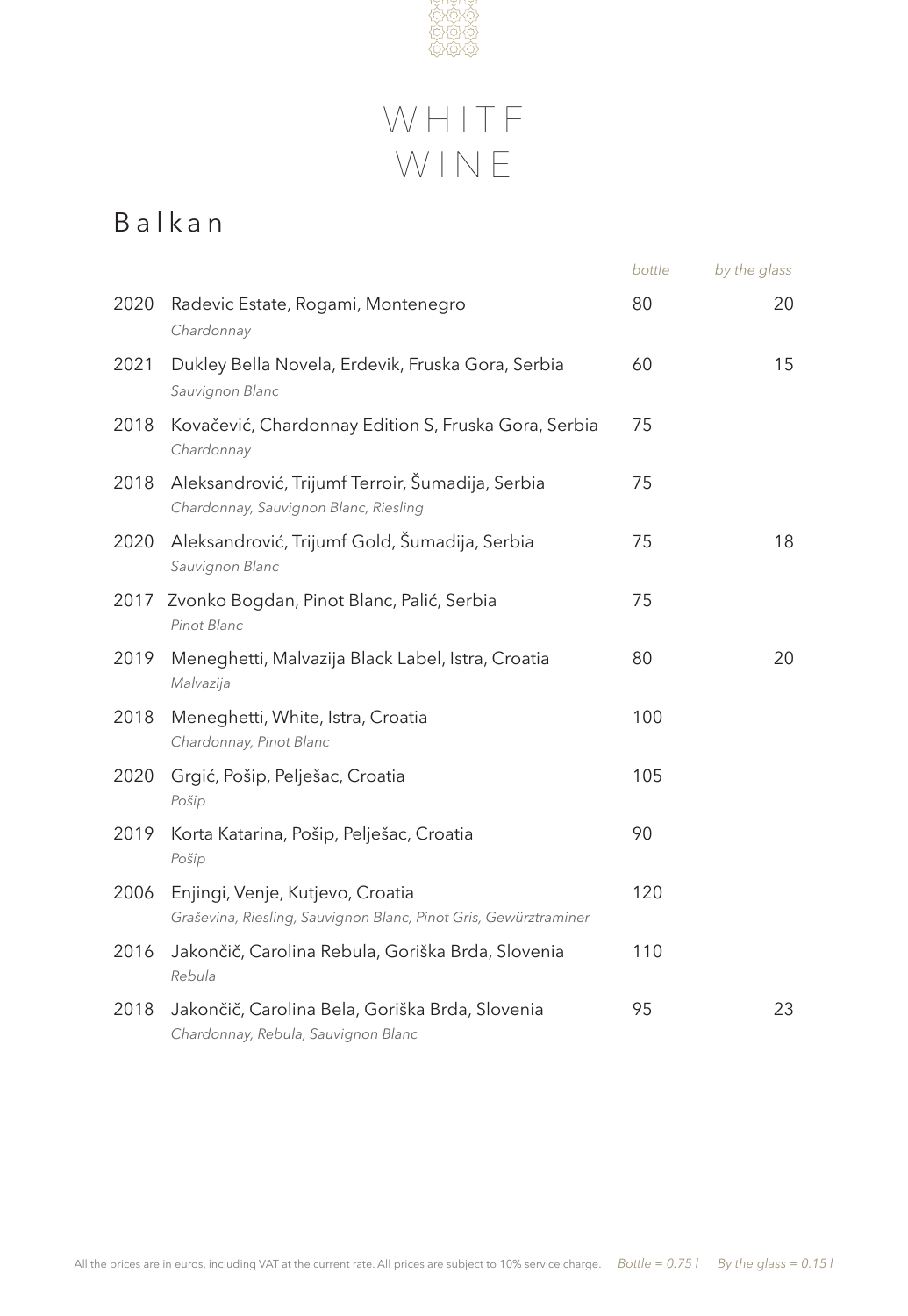



### Austria

|        | WACHAU                                                                          | bottle | by the glass |  |  |
|--------|---------------------------------------------------------------------------------|--------|--------------|--|--|
| 2017   | Nikolaihof, Riesling "Vom Stein" Federspiel<br>Riesling                         | 95     | 23           |  |  |
|        | Germany                                                                         |        |              |  |  |
|        | NAHE VALLEY                                                                     |        |              |  |  |
| 2016   | Dönnhoff "Schloßböckelheimer Felsenberg"<br><b>Riesling Trocken</b><br>Riesling | 150    |              |  |  |
|        | France                                                                          |        |              |  |  |
| ALSACE |                                                                                 |        |              |  |  |
| 2020   | Hugel, Gewurztraminer "Estate"<br>Gewurztraminer                                | 120    | $\sqrt{30}$  |  |  |
| 2020   | Domaine Zind-Humbrecht,<br>Riesling Grand Cru "Brand"<br>Riesling               | 180    | $\sqrt{45}$  |  |  |
|        | LOIRE VALLEY                                                                    |        |              |  |  |
| 2020   | Château de Tracy, Pouilly-Fumé<br>Sauvignon Blanc                               | 105    |              |  |  |
|        | Burgundy                                                                        |        |              |  |  |
|        | CHABLIS                                                                         |        |              |  |  |
| 2018   | William Fevre, Chablis "Les Clos"<br>Chardonnay                                 | 240    |              |  |  |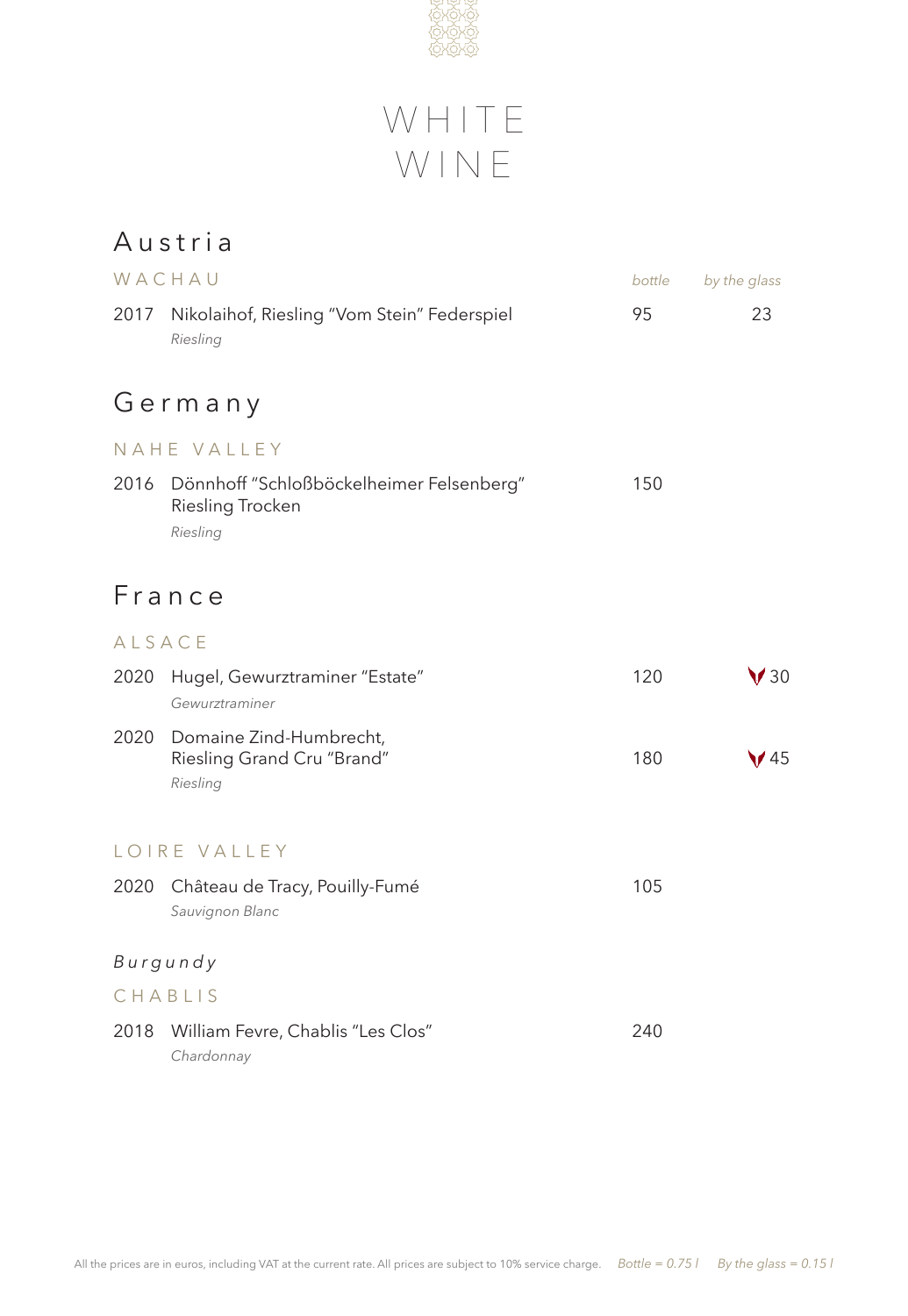

# WHITE WINE

### France

|                                          | Burgundy                                                                                                  |      |             |  |  |
|------------------------------------------|-----------------------------------------------------------------------------------------------------------|------|-------------|--|--|
| CÔTE DE BEAUNE<br>bottle<br>by the glass |                                                                                                           |      |             |  |  |
| 2017                                     | Louis Jadot, Puligny-Montrachet<br>Chardonnay                                                             | 240  | $\sqrt{60}$ |  |  |
| 2014                                     | Louis Jadot, Batard-Montrachet Grand Cru<br>Chardonnay                                                    | 850  |             |  |  |
|                                          | 2014 Louis Jadot, Montrachet Grand Cru<br>Chardonnay                                                      | 1350 |             |  |  |
| 2018                                     | Joseph Drouhin, Corton-Charlemagne Grand Cru<br>Chardonnay                                                | 415  |             |  |  |
|                                          | CÔTE CHALONNAISE                                                                                          |      |             |  |  |
| 2016                                     | Domaine Louis Max, Mercurey Les Rochelles<br>Chardonnay                                                   | 105  |             |  |  |
|                                          | RHÔNE VALLEY                                                                                              |      |             |  |  |
| 2018                                     | Château de Beaucastel, Châteauneuf-du-Pape<br>Roussanne, Grenache Blanc, Picardin, Clairette, Bourboulenc | 245  |             |  |  |
| 2019                                     | M. Chapoutier, Invitare "Condrieu"<br>Viognier                                                            | 125  |             |  |  |
|                                          | SAINT-EMILION                                                                                             |      |             |  |  |
|                                          | 2017 Château Cheval Blanc, Le Petit Cheval Blanc<br>Sauvignon Blanc                                       | 480  |             |  |  |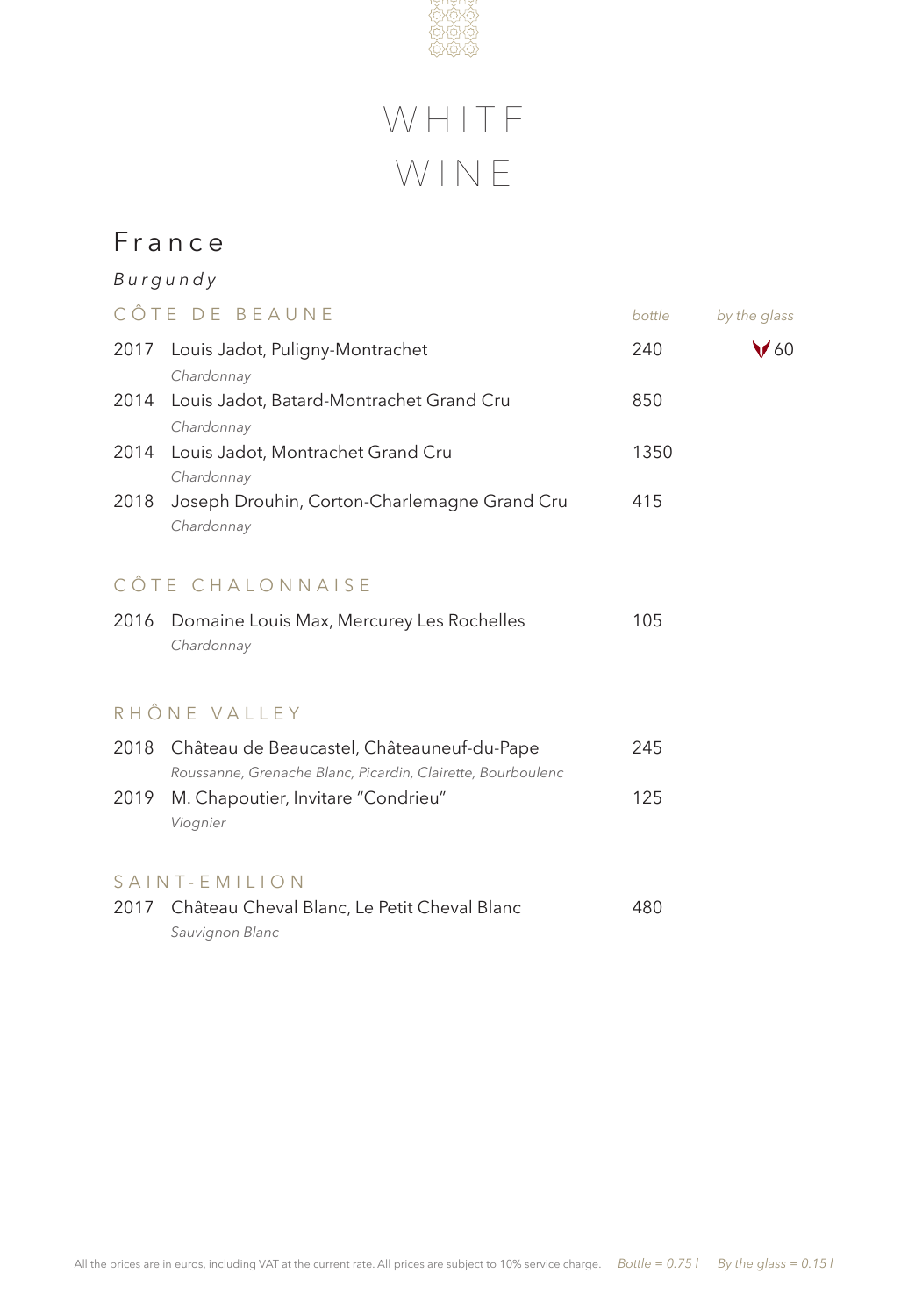

# WHITE WINE

| Italy   |                                                        |        |              |
|---------|--------------------------------------------------------|--------|--------------|
|         | PIEDMONT                                               | bottle | by the glass |
| 2019    | La Scolca, Gavi dei Gavi Black Label<br>Cortese        | 130    |              |
| 2006    | La Scolca, Gavi dei Gavi, D'Antan<br>Cortese           | 350    |              |
| 2020    | Gaja, Rossj-Bass Langhe<br>Chardonnay, Sauvignon Blanc | 205    |              |
| 2017    | Gaja, Gaia & Rey<br>Chardonnay                         | 490    | 120          |
| FRIULI  |                                                        |        |              |
| 2020    | Jermann, Pinot Grigio<br>Pinot Grigio                  | 85     | 21           |
|         | UMBRIA                                                 |        |              |
| 2019    | Antinori, Cervaro della Sala<br>Chardonnay, Grechetto  | 135    |              |
| SICILIA |                                                        |        |              |
| 2019    | Tasca D'almerita, Vigna San Francesco<br>Chardonnay    | 130    |              |
|         | California                                             |        |              |
|         | NAPA VALLEY                                            |        |              |
| 2020    | Antica Napa Valley, Chardonnay<br>Chardonnay           | 145    |              |
|         | New Zealand                                            |        |              |
|         | MARLBOROUGH                                            |        |              |
| 2021    | Babich, Black Label<br>Sauvignon Blanc                 | 110    |              |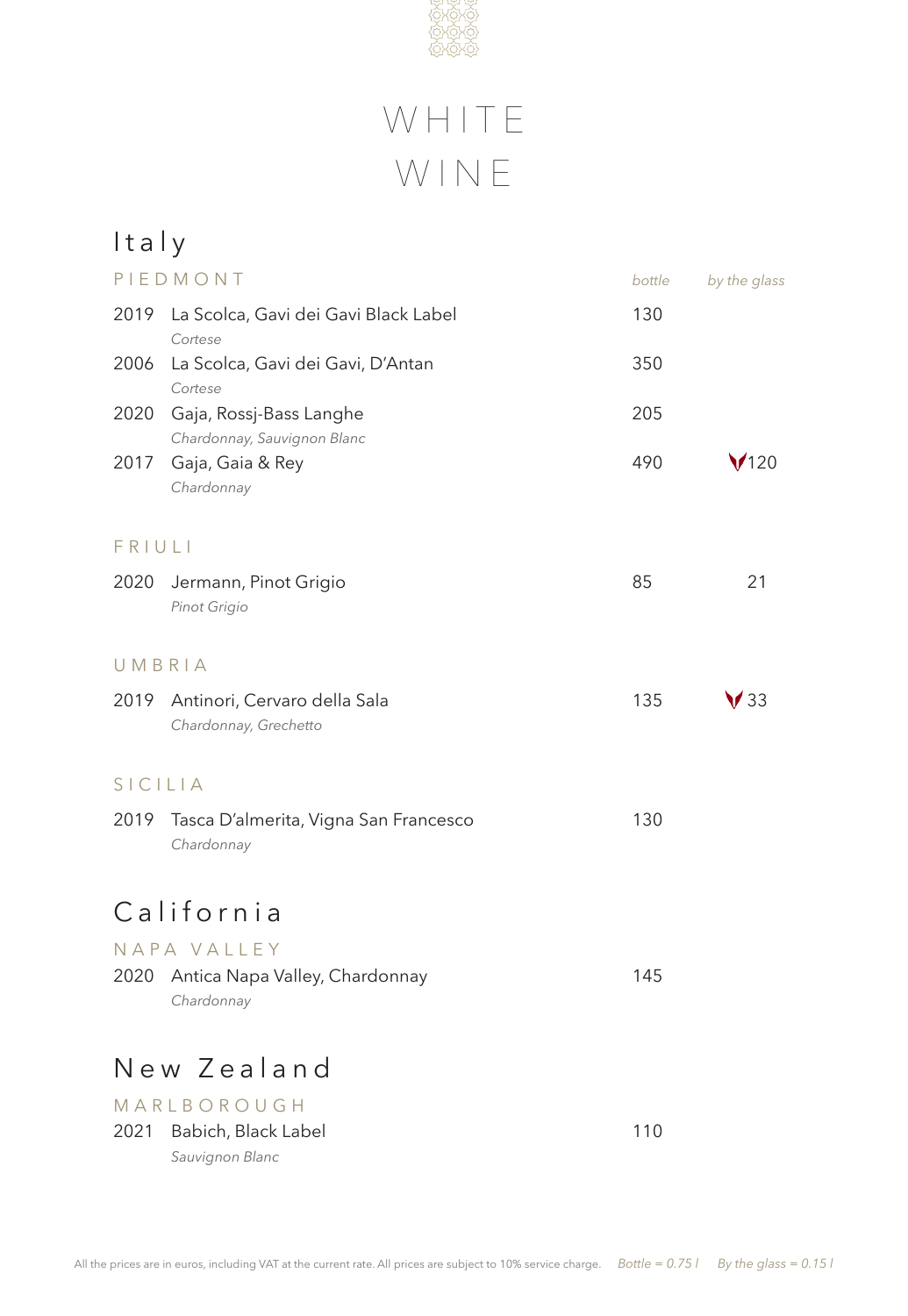

# ROSÉ WINE

## Srbija

|      | FRUŠKA GORA                                                                    | bottle | by the glass |
|------|--------------------------------------------------------------------------------|--------|--------------|
| 2021 | Dukley Roza Nostra, Erdevik<br>Merlot, Shiraz, Cabernet Sauvignon              | 65     | 16           |
|      | France                                                                         |        |              |
|      | PROVANCE                                                                       |        |              |
| 2021 | Château d'Esclans, Whispering Angel<br>Vermentino, Tibouren                    | 80     | 20           |
| 2021 | Domaines Ott, Clos Mireille, Coeur de Grain<br>Grenache, Syrah, Cinsaut, Rolle | 105    |              |
| 2020 | Château d'Esclans, Garrus<br>Grenache, Vermentino, Syrah                       | 260    |              |



## O R A N G E WINE

## Slovenia

| GORIŠKA BRDA         |     | bottle by the glass |
|----------------------|-----|---------------------|
| 2018 Jakončič, Uvaia | 120 | 30                  |
| Pinot Gris           |     |                     |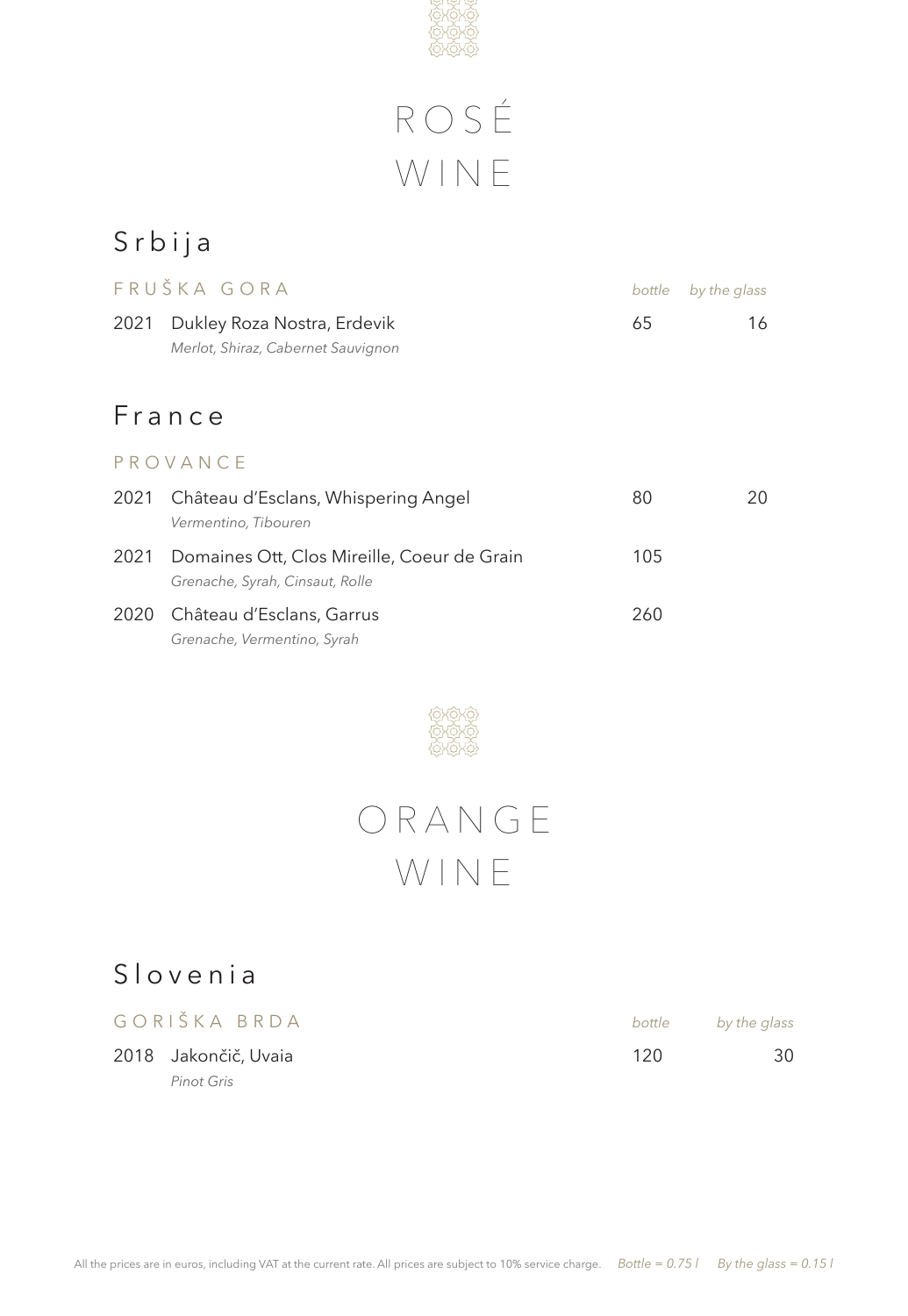

| Balkan |                                                                                                       |        |              |
|--------|-------------------------------------------------------------------------------------------------------|--------|--------------|
|        |                                                                                                       | bottle | by the glass |
| 2017   | Radevic Estate, Rogami, Montenegro<br>Vranac                                                          | 90     | 22           |
| 2017   | Dukley Trianon, Erdevik, Fruška gora, Serbia<br>Merlot, Syrah, Cabernet Sauvignon                     | 65     | 16           |
| 2017   | Virtus, Pinot Noir, Šumadija, Serbia<br><b>Pinot Noir</b>                                             | 85     | 21           |
| 2013   | Aleksandrović, Rodoslov Grand Reserve, Šumadija, Serbia<br>Cabernet Sauvignon, Merlot, Cabernet Franc | 110    |              |
| 2017   | Meneghetti, Red, Istra, Croatia<br>Merlot, Cabernet Sauvignon, Cabernet Franc                         | 145    | 36           |
| 2016   | Volarević, Syrtis Gold Edition, Zagorje, Croatia<br>Playac mali                                       | 85     |              |
| 2011   | Matuško, Dingač Reserva, Pelješac, Croatia<br>Plavac mali                                             | 110    |              |
| 2015   | Kamnik, Vranec Terroir Grand Reserva, Povadarje,<br>North Macedonia<br>Vranec                         | 185    |              |
| 2013   | Jakončič, Carolina Select, Goriška Brda, Slovenia<br>Cabernet Sauvignon, Merlot                       | 250    |              |

## France

### *Burgundy*

### CÔTE DE BEAUNE

| 2015 Domaine Faiveley, Pommard 1er Cru "Les Rugiens" | 280 | $\sqrt{70}$ |
|------------------------------------------------------|-----|-------------|
| Pinot Noir                                           |     |             |

### CÔTE CHALONNAISE

| 2017 Domaine Louis Max, Mercurey Clos de la Marche | 105 |
|----------------------------------------------------|-----|
| Pinot Noir                                         |     |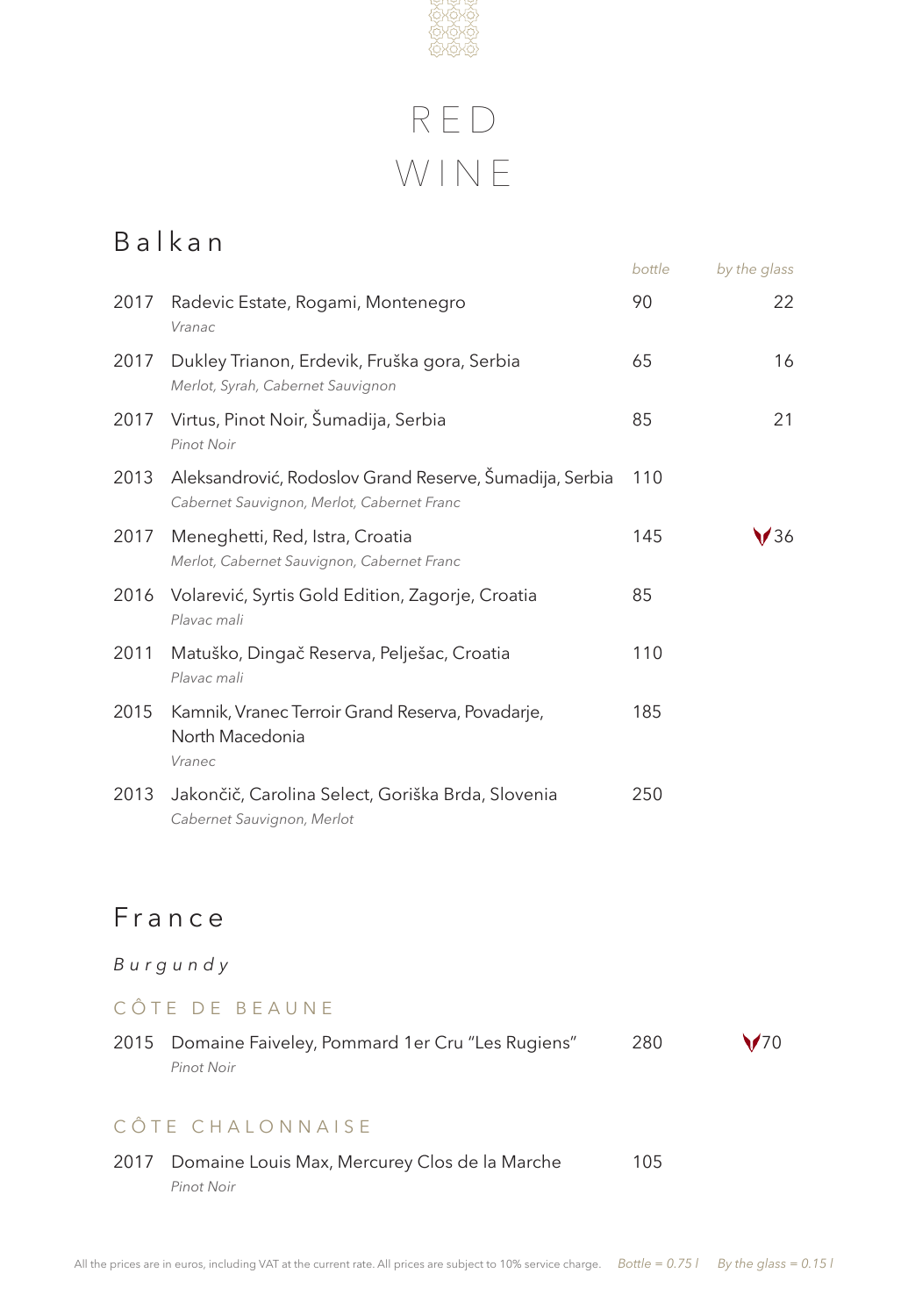

## France

### *Burgundy*

### CÔ T E D E N U I T S *bottle by the glass*

|      | 2018 Domaine Faiveley, Gevrey-Chambertin "Vieilles Vignes"<br>Pinot Noir                          | -140 |
|------|---------------------------------------------------------------------------------------------------|------|
|      | 2013 Domaine Faiveley, Chambolle-Musigny 1er Cru "Les Baudes" 240<br>Pinot Noir                   |      |
|      | RHÔNE VALLEY                                                                                      |      |
|      | 2016 Château de Beaucastel, Chateauneuf-du-Pape<br>Grenache, Mourvedere, Syrah, Counoise, Cinsaut | 245  |
| 2016 | M. Chapoutier, Monier de la Sizeranne "Hermitage"<br>Syrah                                        | 230  |

#### *B o r d e a u x*

#### PAUILLAC

|      | 2010 Château Batailley<br>Cabernet Sauvignon, Merlot, Cabernet Franc         | 210  |
|------|------------------------------------------------------------------------------|------|
| 2010 | Château Pontet-Canet<br>Cabernet Sauvignon, Cabernet Franc, Merlot           | 590  |
|      | 2005 Château Mouton-Rothschild<br>Cabernet Sauvignon, Merlot, Cabernet Franc | 1650 |
|      | SAINT-JULIEN                                                                 |      |
| 2009 | Château Léoville Barton<br>Cabernet Sauvignon, Merlot, Cabernet Franc        | 380  |
| 2000 | Château Ducru-Beaucaillou                                                    |      |

*Cabernet Sauvignon, Merlot*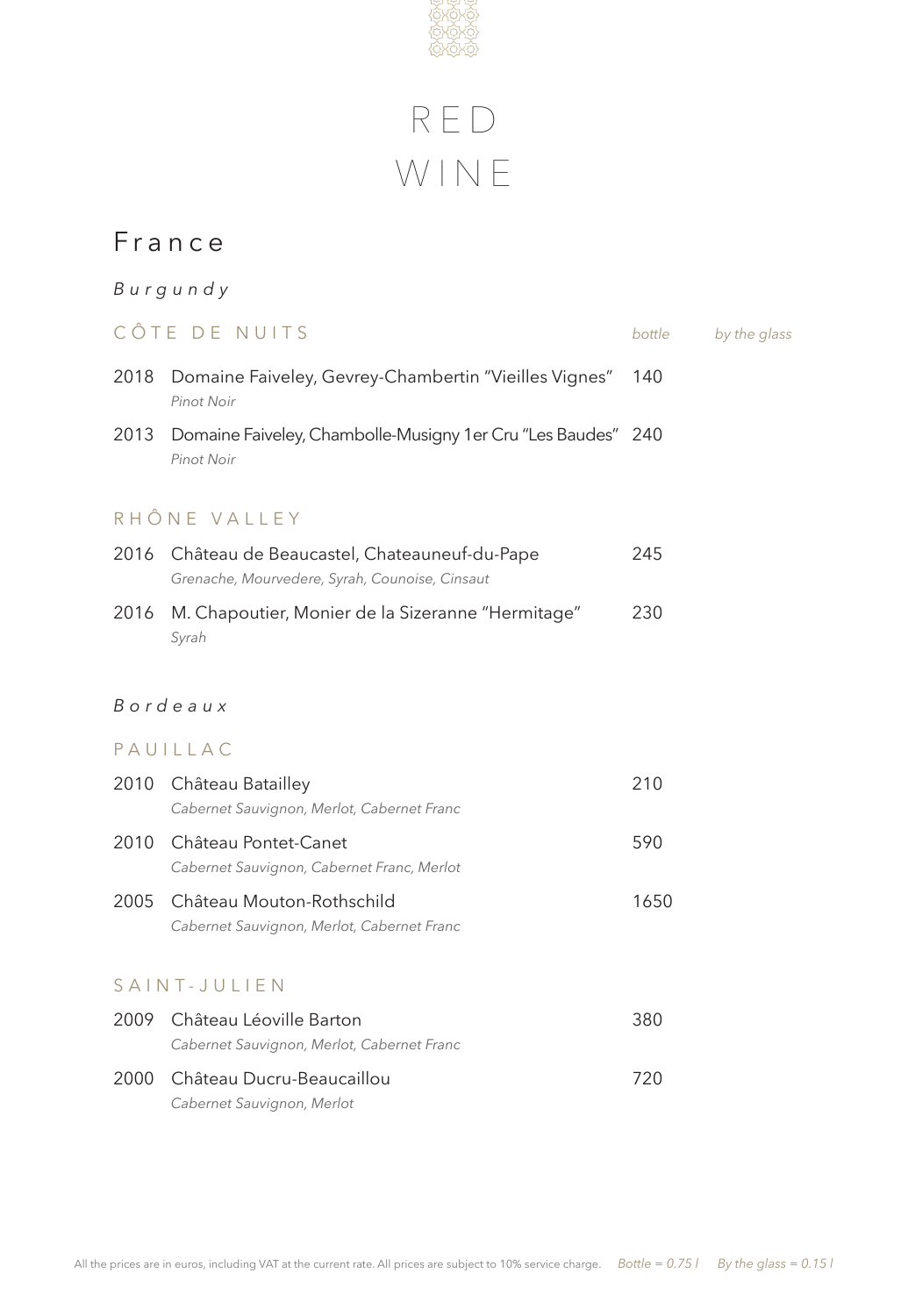

### France

## *Bordeaux*  MARGAUX *bottle by the glass* 2005 Château Palmer 970 *Cabernet Sauvignon, Merlot, Petit Verdot* 2008 Château Margaux 1250 *Cabernet Sauvignon, Merlot, Petit Verdot, Cabernet Franc* P E S S A C - L É O G N A N 2009 Domaine de Chevalier Rouge 2009 285 *Cabernet Sauvignon, Merlot, Petit Verdot* P O M E R O L 2010 Château Gazin 1980 - 1000 1100 1201 1202 1203 1204 1205 1206 1207 1208 1209 1209 1209 1209 1209 1209 120 *Merlot, Cabernet Sauvignon, Cabernet Franc* 2012 Château Petrus 5750 *Merlot*

## Italy

#### PIEDMONT

| 2010 Gaja, Barolo "Dagromis" | 195 |
|------------------------------|-----|
| Nebbiolo                     |     |
| 2007 Gaja, Barbaresco        | 480 |
| Nebbiolo                     |     |

### VENETO

|  | 2016 Zenato, Amarone della Valpolicella | 190 |
|--|-----------------------------------------|-----|
|  | Classico Riserva                        |     |
|  | Corvina, Rondinella                     |     |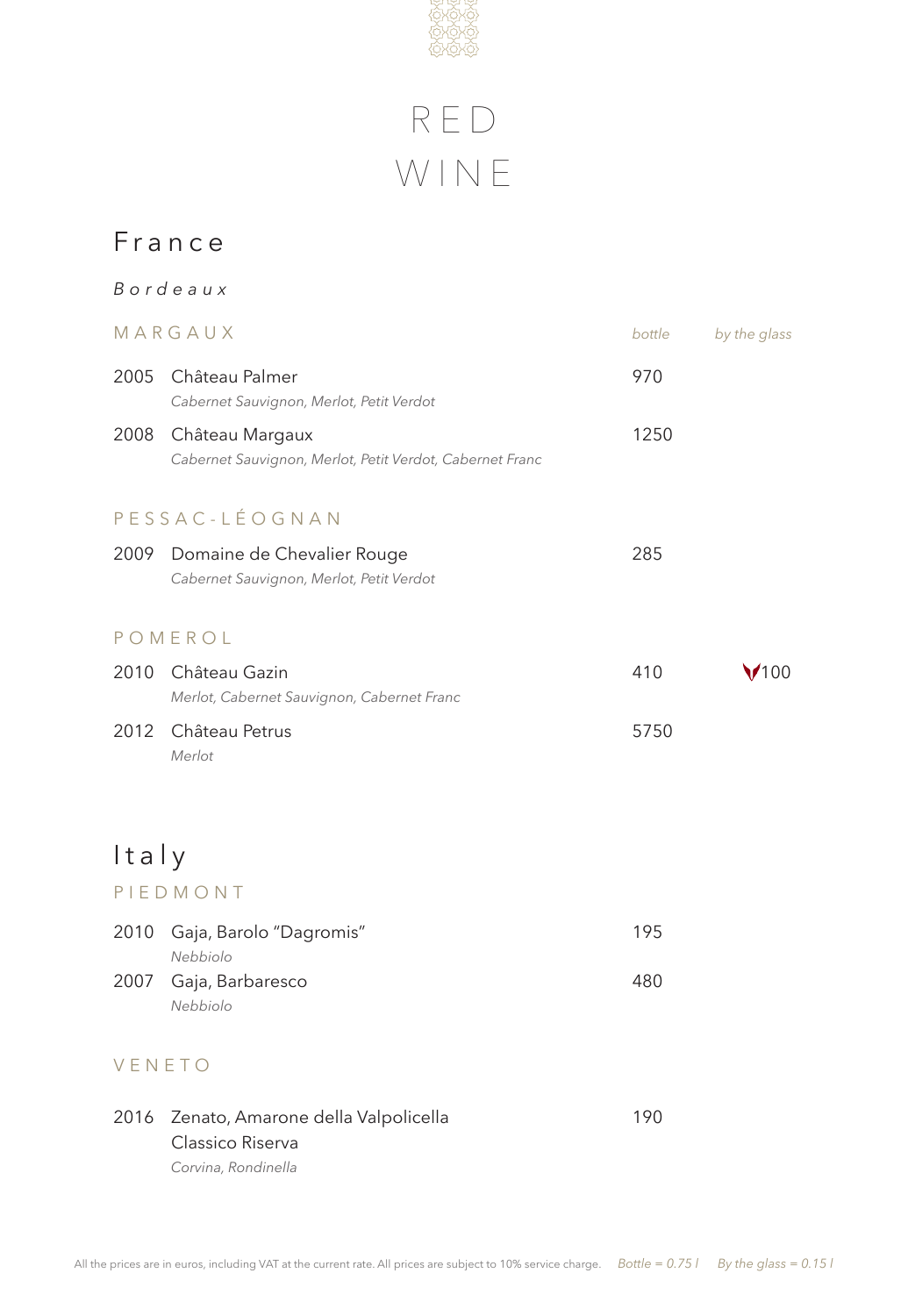

### Italy TOSCANA *bottle by the glass* 2018 Antinori, Tignanello 145  $\sqrt{36}$ *Sangiovese, Cabernet Franc, Cabernet Sauvignon* 2010 Antinori, Solaia 675 *Cabernet Sauvignon, Sangiovese, Cabernet Franc* 2013 Antinori, Pian delle Vigne, Brunello di Montalcino 140 *Sangiovese* 2013 Tenuta San Guido, Sassicaia 370  $\sqrt{92}$ *Cabernet Sauvignon, Cabernet Franc* 2009 Tenuta dell' Ornellaia, Ornellaia 1988 137 *Cabernet Sauvignon, Merlot, Cabernet Franc, Petit Verdot* 2013 Tenuta dell' Ornellaia, Masseto 1650 *Merlot*

## Spain

RIOJA

| 2007 R. López de Heredia, Viña Tondonia Reserva | 125 |
|-------------------------------------------------|-----|
| Tempanillo, Graciano, Mazuelo                   |     |
|                                                 |     |

#### RIBERA DEL DUERO

| 2006 Bodegas Vega-Sicilia, "Unico" | 670 |
|------------------------------------|-----|
| Tinto Fino, Cabernet Sauvignon     |     |

## California

#### N A P A V A L L E Y

#### 2015 Antica Napa Valley, Cabernet Sauvignon 160 *Cabernet Sauvignon*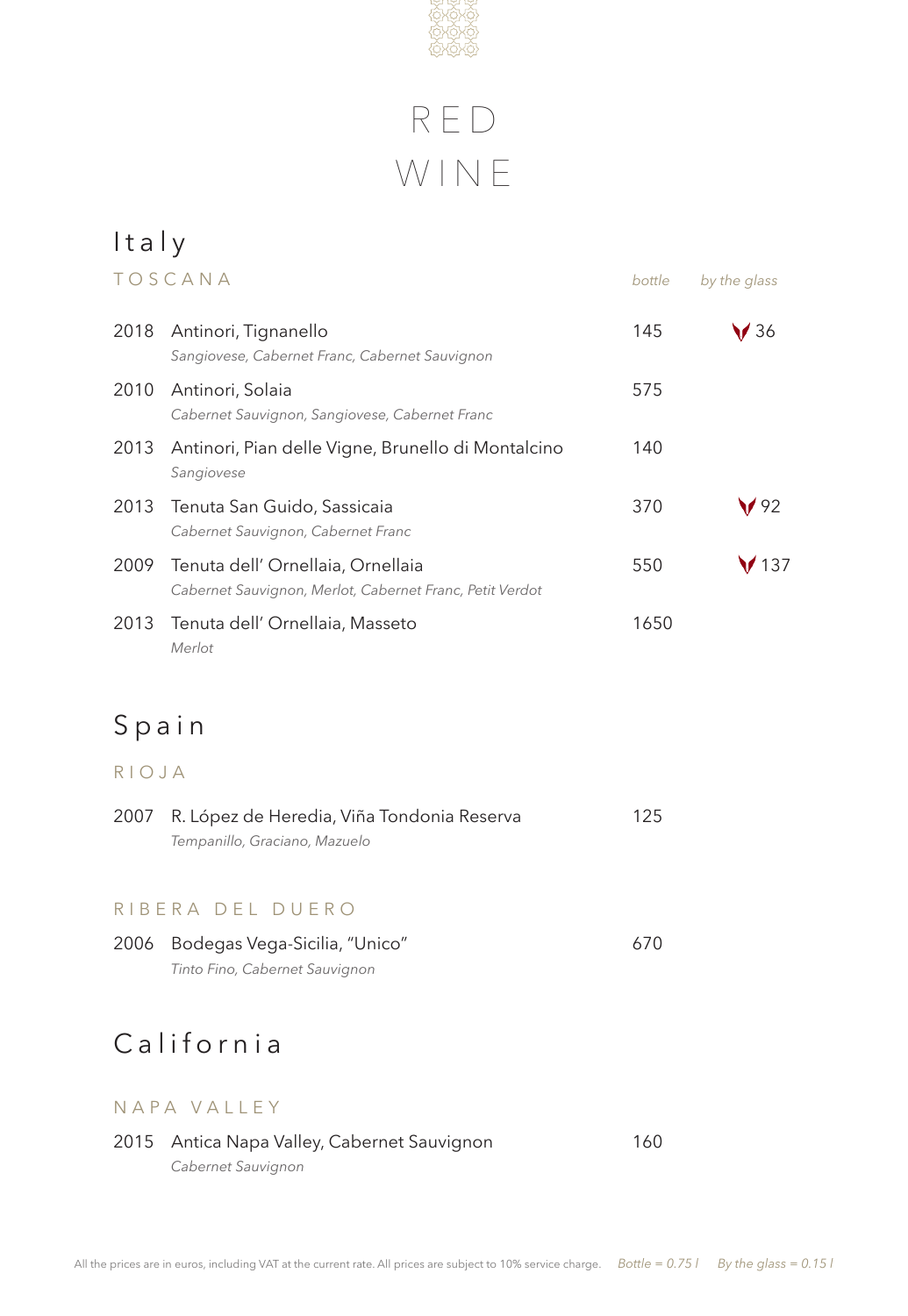

# S W E E T WINE

## Croatia

|        | ZAGORJE                                                                       | 0,3751 | 0,0751         |
|--------|-------------------------------------------------------------------------------|--------|----------------|
| 2016   | Bodren, Ice Wine<br>Chardonnay                                                | 120    | $\sqrt{30}$    |
|        | Germany                                                                       |        |                |
| MOSEL  |                                                                               |        |                |
| 2015   | Joh. Jos. Prüm, Riesling Auslese<br>"Wehlener Sonnenuhr"<br>Riesling          | 135    | $\prime$ 33    |
|        | Hungary                                                                       |        |                |
| TOKAJI |                                                                               | 0,51   | 0, 11          |
| 2008   | Oremus, Tokaji Aszú, 5 Puttonyos<br>Furmint, Hárslevelü, Zéta, Sárgamuskotály | 170    | $\frac{42}{ }$ |
|        | France                                                                        |        |                |
|        | SAUTERNES                                                                     |        |                |
| 2005   | Château d'Yquem<br>Sauvignon Blanc, Semillon                                  | 910    |                |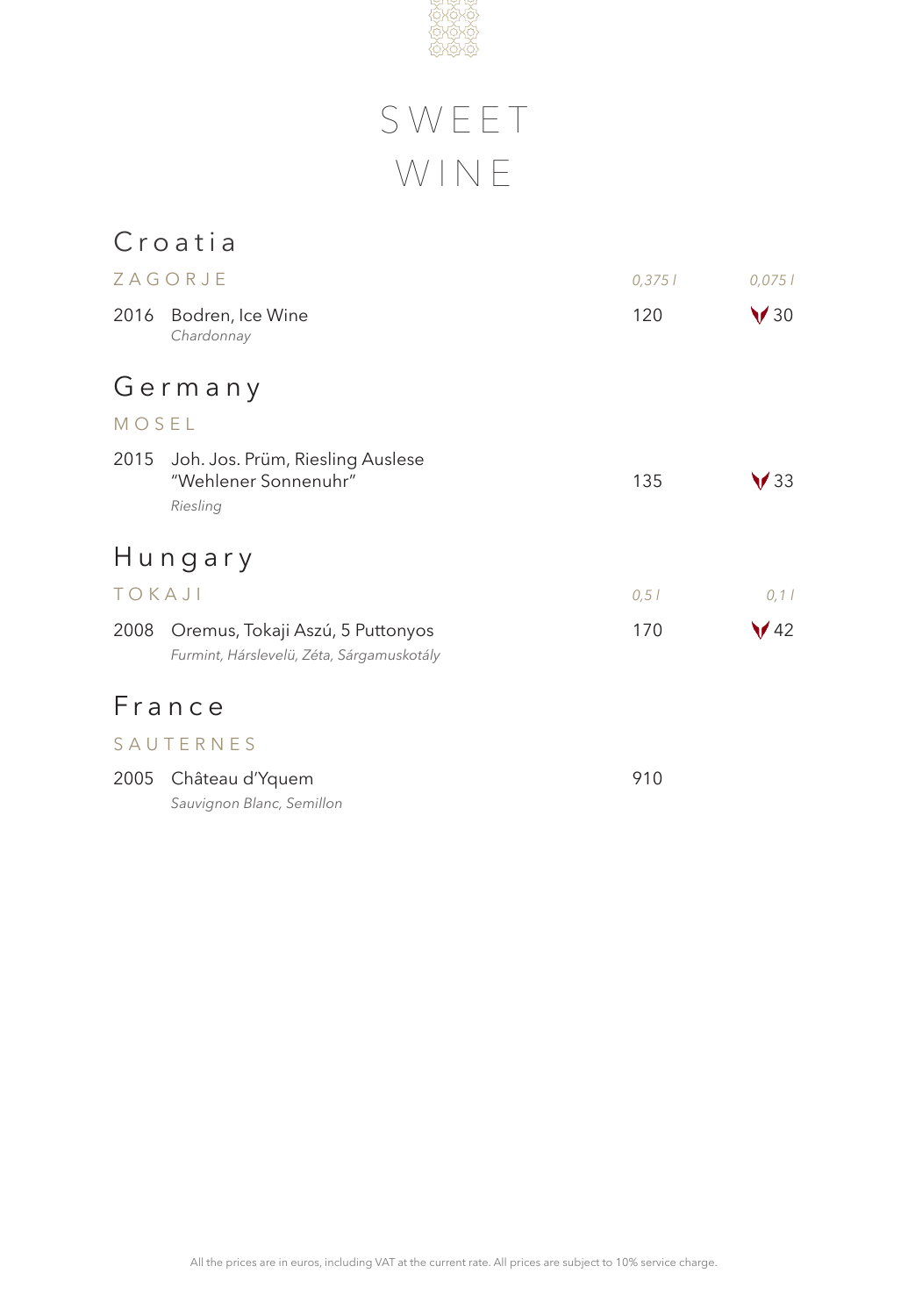

Coravin is a revolutionary new wine access system which is taking the wine world by storm.

The Coravin system uses technology that keeps the cork in the bottle where it's been since the bottle was sealed. Coravin gives you the opportunity to have outstanding fine wines by the glass.

You can enjoy some of the world's most famous wines without having to open a bottle.

## WHITE WINE

|      |                                                                    | 0.151 |
|------|--------------------------------------------------------------------|-------|
|      | 2019 Antinori, Cervaro della Sala<br>Chardonnay, Grechetto         | 33    |
| 2017 | Gaja, Gaia & Rey<br>Chardonnay                                     | 120   |
|      | 2011 Domaine Zind-Humbrecht Riesling Grand Cru "Brand"<br>Riesling | 45    |
| 2017 | Louis Jadot, Puligny-Montrachet<br>Chardonnay                      | 60    |
| 2020 | Hugel, Gewurztraminer "Estate"<br>Gewurztraminer                   | 30    |